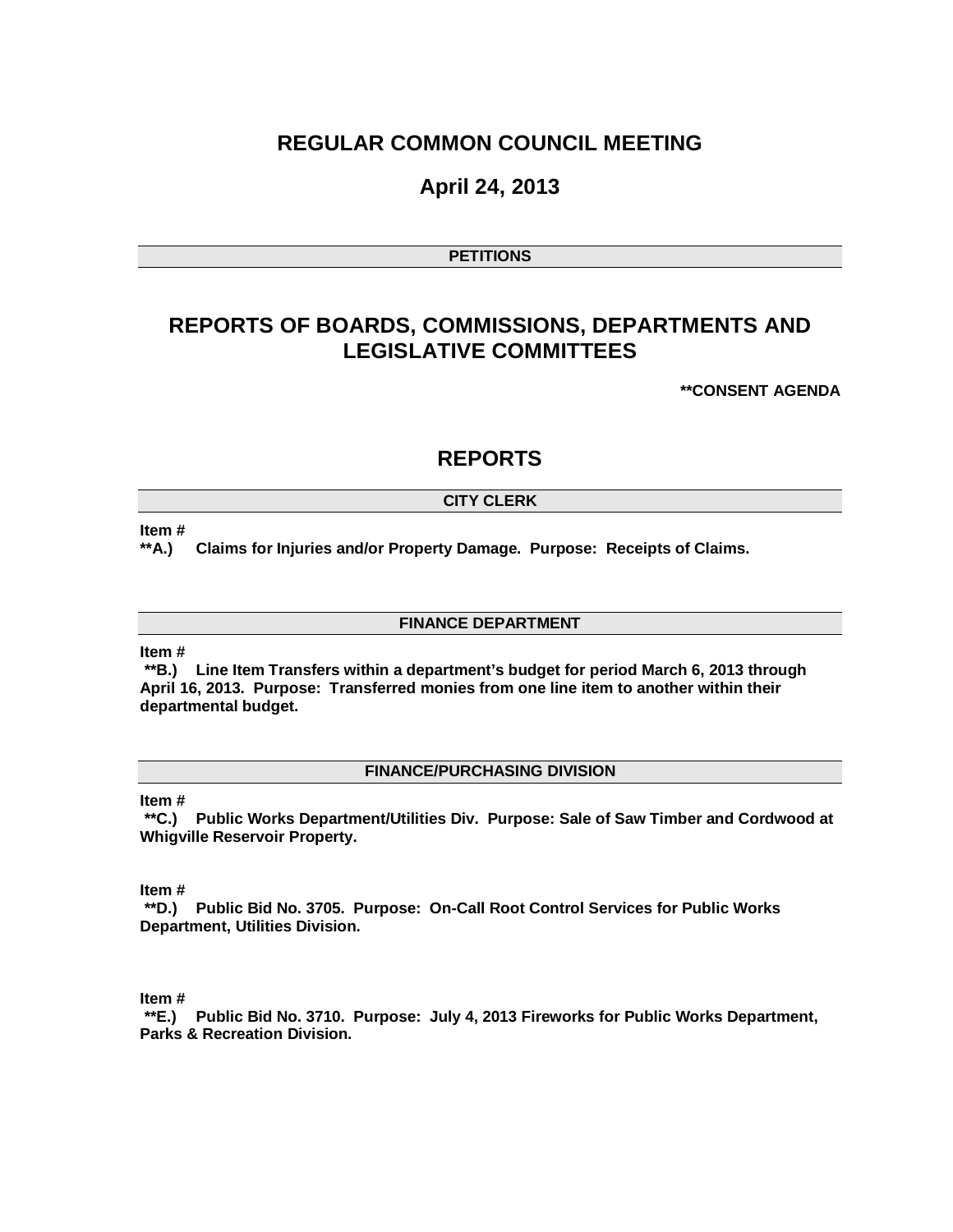**Item #**

**\*\*F.) Public Bid No. 3721. Purpose: Fire Hydrants for Public Works Department/Utilities Division.**

### **Item #**

**\*\*G.) Public Bid No. 3722. Purpose: Ductile Iron Pipes for Public Works Department/Utilities Division.**

# **Item #**

**\*\*H.) Public Bid No. 3723. Purpose: Resilient Wedges and Butterfly Water Valves for Public Works Department, Utilities Division.**

# **Item #**

Public Bid No. 3724. Purpose: Water Meters for Public Works Department, Utilities **Division.**

#### **Item #**

**\*\*J.) Public Bid No. 3726. Purpose: Testing and Calibration of Large Water Meters for Public Works Department, Utilities Division.**

**Item #**

**\*\*K.) Emergency Purchase Order. Purpose: Field Time Clock at Rock Cats Stadium.**

#### **PUBLIC WORKS**

**Item #**

**\*\*L.) On-Call Engineering Services. Purpose: Survey and Base mapping for Design of Downtown Streetscape Improvements, Phase III.**

# **TAX DEPARTMENT**

**Item #**

**\*\*M.) Tax Abatements, Corrections and Refunds.**